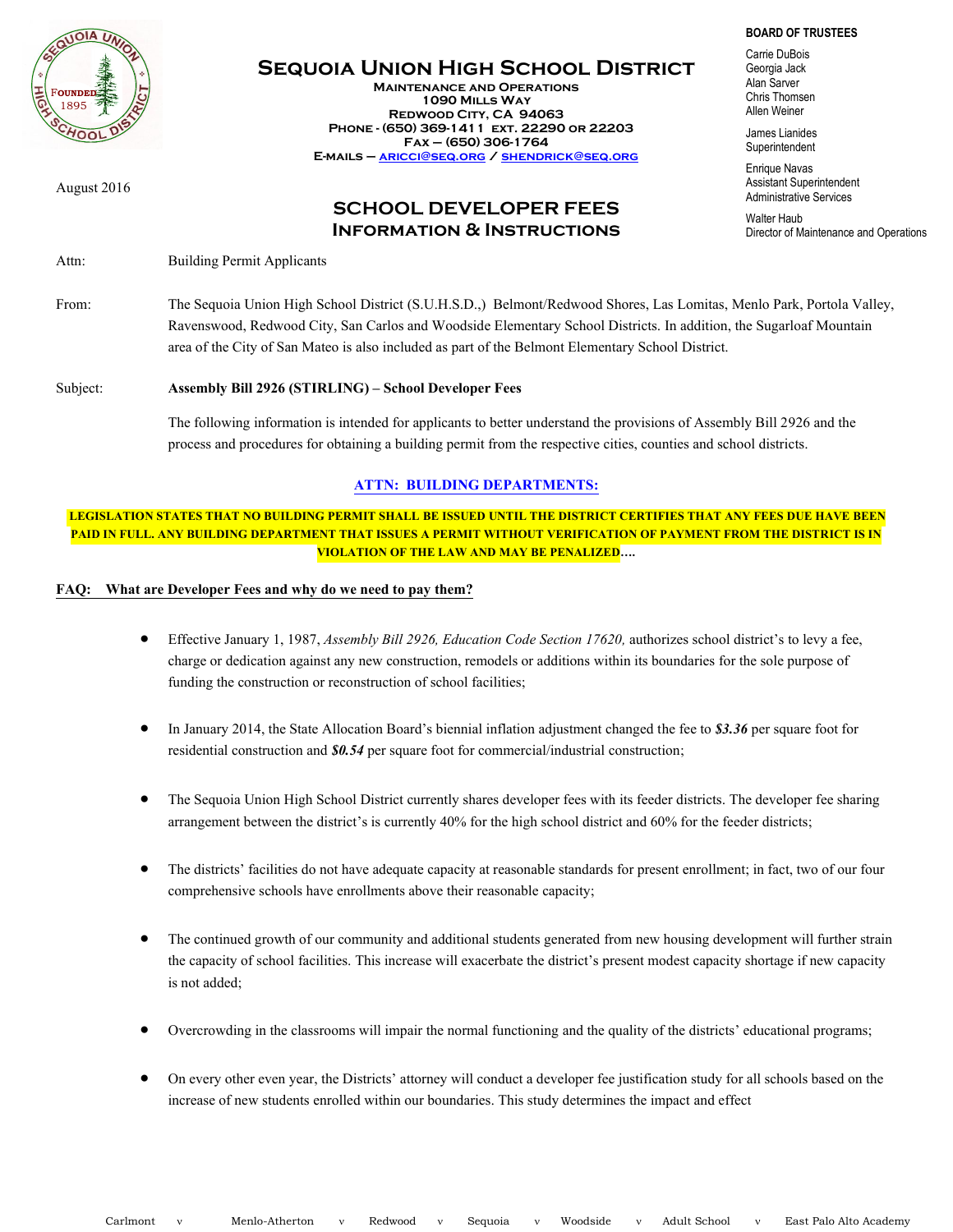### **How are the fees calculated?**

 Applicants submit original floor plans to our office. Our department Supervisor reviews the floor plans using a CAD computer specifically designed to calculate developer fees to determine based on new or additional square footage, including basements and stairways. Garages are excluded.

### **What if my plans change?**

 All changes to the original floor plans previously submitted must re-submit the revised plans for re-calculation. If possible, please bring the goldenrod copy of your receipt.

### **Are fees refundable?**

 Yes. All projects that have been cancelled or abandoned at any time may apply for a full refund. You are required to submit a letter of explanation from the building department written on their letterhead stationary stating the reason for canceling your project. We will then process your refund request. You will receive a check from the elementary school district and a check from the high school district. *(Please allow 1 -2 weeks)*

### **How to proceed and where do I go?**

- Please submit one (1) copy of your floor plans that are full size *(usually 24" x 36" or larger)* and are to scale to our Maintenance and Operations office, now located at 1090 Mills Way in Redwood City for reviewing. Our office is open Monday – Friday from 7:30 a.m. to 4:30 p.m.We are closed during legal holidays, winter and spring breaks.
- Also, if you are demolishing an existing structure, you are required to obtain a document from the County Assessor's office known as a *"unit appraisal record or a hard copy"* located at 555 County Center, on the 1<sup>st</sup> Floor in Redwood City. This document lists the history of the property and will show the total square footage to be demolished. This is also known as the *"base"* area. We will deduct the total base area square footage from the new square footage and will calculate the fees based on the net square footage.
- **Please Note**–If your project falls under 500 square feet, you are still required to submit your floor plans to our office for verification of the total square footage. Once this has been verified, the district will note on your *"verification of payment*" receipt that there is no fee due. You must present this receipt to the building department before they are allowed to issue you your permit.
- We require (2) business days turnaround time for calculating the fees.

### **Payment of Fees:**

- Payment is accepted only by submitting two separate checks. One check is issued to the elementary school district and one check is issued to the high school district.
- Once your fees have been calculated, you will receive a phone call from our office informing you that we have completed calculating the fees and what the amount is for each district.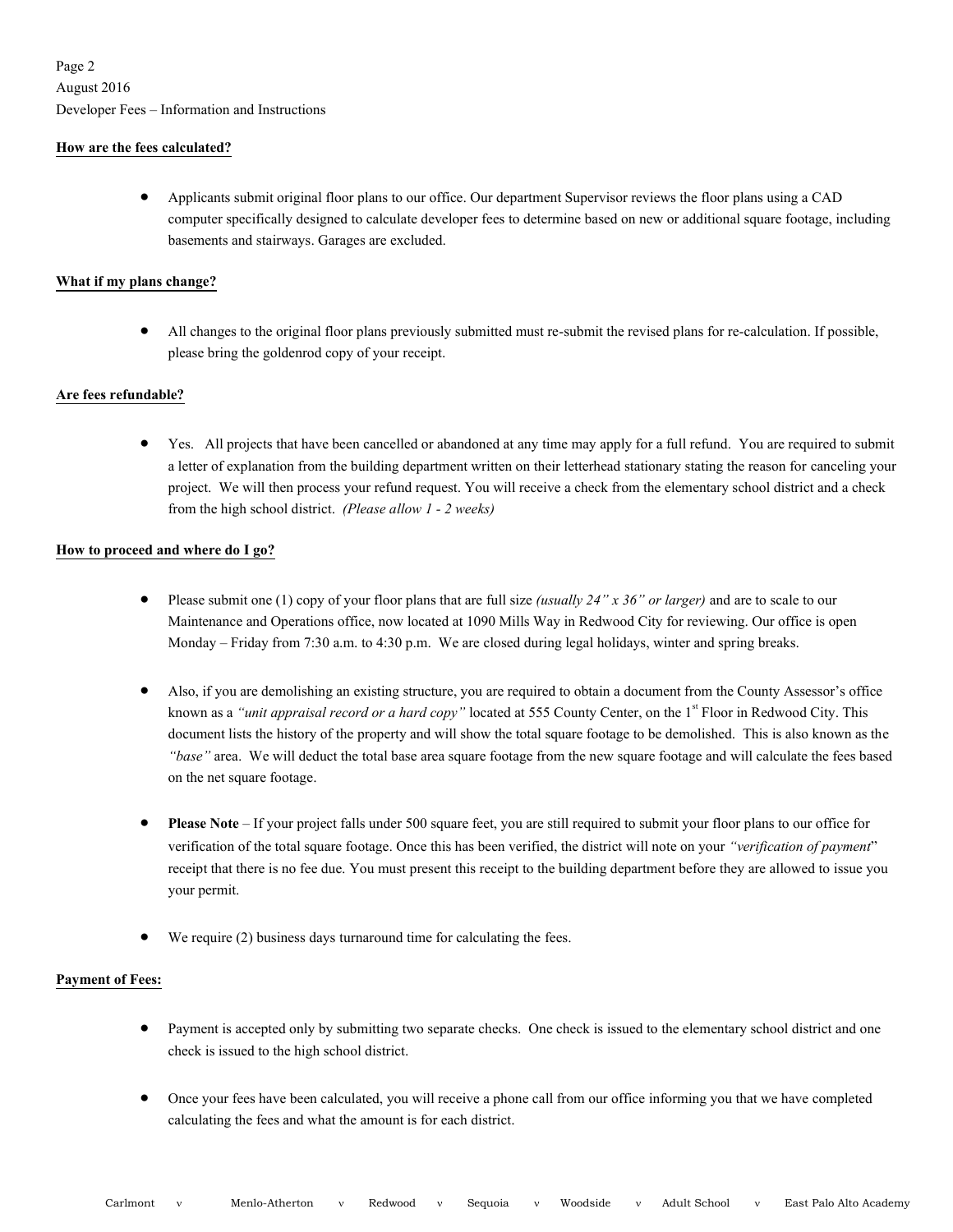Page 3 August 2016 Developer Fees – Information and Instructions

#### **Exclusionsand Exemptions:**

Exclusions:

- Covered but **not** enclosed space such as patios and walkways
- Garages and Carports
- Barns and Green Houses

### Exemptions:

- Residential additions of 500 square feet or less (Ed. Code 17620, subd. (a)(l)(C)(i).)
- Modification or expansion of existing residential housing if the purpose of such modification is to increase access for a severely and permanently disabled person. (Ed. Code 17620, subd. (a)(I)(C)(ii).)
- Reconstruction of a structure damaged or destroyed by fire, earthquake, landslide, mudslide, flood, tidal wave, etc., where the replacement structure is equivalent to the original structure. However, the district may charge fees for any net increase in square footage that arises from the new construction. (Ed. Code 17626.)
- Facilities used exclusively for religious purposes and are thereby exempt from property taxes. (Gov. Code 65995, subd. (d).)
- Facilities used exclusively as a private full-time day school (including only grades between K-12). (Gov. Code 65995, subd. (d).)
- Facilities owned and occupied by any federal, state, or local government agency. (Gov. Code 65995, subd. (d).)
- State-owned housing for migrant farm workers which is subject to a contract ensuring compliance with Section 50710, et seq. of the Health and Safety Code.